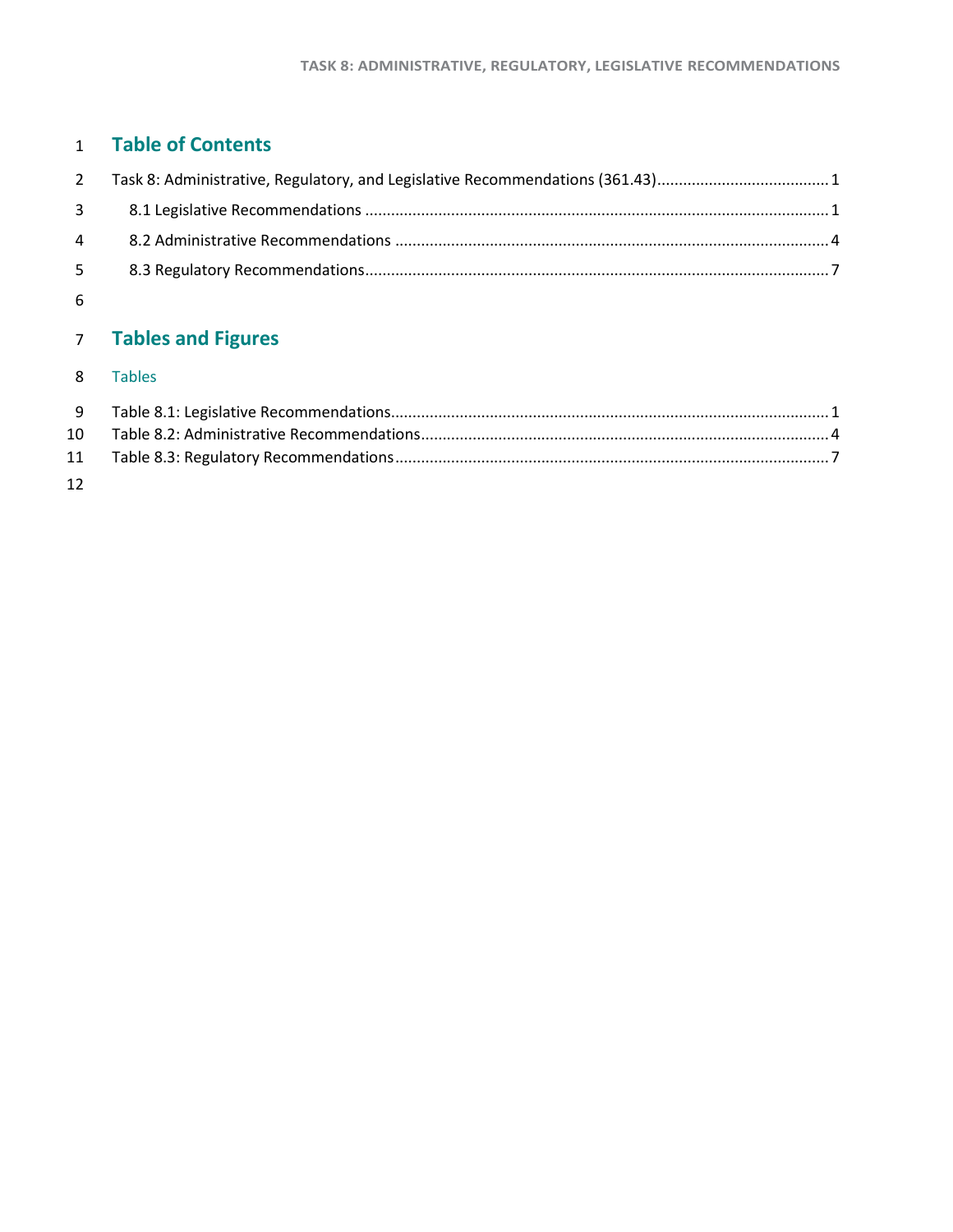### <span id="page-1-0"></span><sup>1</sup> **Task 8: Administrative, Regulatory, and**  <sup>2</sup> **Legislative Recommendations (361.43)** 3

4 As guided by the TWDB rules for regional flood planning, the Regional Flood Planning Groups may adopt 5 recommendations on policy issues related to floodplain management and flood mitigation planning and 6 implementation. Specifically, the RFPGs may adopt:

7

10

13

16

20

- 8 1. Legislative recommendations considered necessary to facilitate floodplain management and flood 9 mitigation planning and implementation.
- 11 2. Other regulatory or administrative recommendations considered necessary to facilitate 12 floodplain management and flood mitigation planning and implementation.
- 14 3. Any other recommendations that the RFPG believes are needed and desirable to achieve its 15 regional flood mitigation and floodplain management goals.
- 17 4. Recommendations regarding potential, new revenue-raising opportunities, including potential 18 new municipal drainage utilities or regional flood authorities, that could fund the development, 19 operation, and maintenance of floodplain management or flood mitigation activities in the region.
- 21 These recommendations may address items that benefit and/or can be implemented at the local, regional, 22 or state levels and may include suggested changes to the flood planning process for the TWDB to consider 23 in the next regional and state flood planning cycle.
- 24

25 Legislative, regulatory and administrative recommendations adopted by Guadalupe Regional Flood 26 Planning Group follow. The associated TWDB guidance principles found in TWDB Exhibit C, Part 3.1, are 27 linked with the recommendations to underscore alliance with the over-arching flood planning goals.

28

## <span id="page-1-1"></span><sup>29</sup> **8.1 Legislative Recommendations**

30 Table 8.1 below presents recommendations related to flood planning, flood risk mitigation, and funding 31 adopted by the Guadalupe RFPG that will require legislative action.

32<br>33

<span id="page-1-2"></span>33 *Table 8.1: Legislative Recommendations* 

| ш<br>۰.<br>۰.<br>× |
|--------------------|
|--------------------|

| <b>ID</b><br><b>Number</b> | <b>Recommendation</b>            | <b>Rationale</b>                              | <b>Associated</b><br><b>TWDB</b><br><b>Guiding</b><br><b>Principles</b> |
|----------------------------|----------------------------------|-----------------------------------------------|-------------------------------------------------------------------------|
| 8.1.1                      | <b>Continue recurring</b>        | The FIF allocations provide local governments |                                                                         |
|                            | biennial appropriations to       | with funding to implement flood               |                                                                         |
|                            | <b>Flood Infrastructure Fund</b> | management projects. Continuing this effort   | 3, 13, 14, 16                                                           |
|                            | (FIF) for Study,                 | will further enhance public safety and help   |                                                                         |
|                            | <b>Strategy and Project</b>      | achieve the Regional Flood Plan and State     |                                                                         |
|                            | implementation.                  |                                               |                                                                         |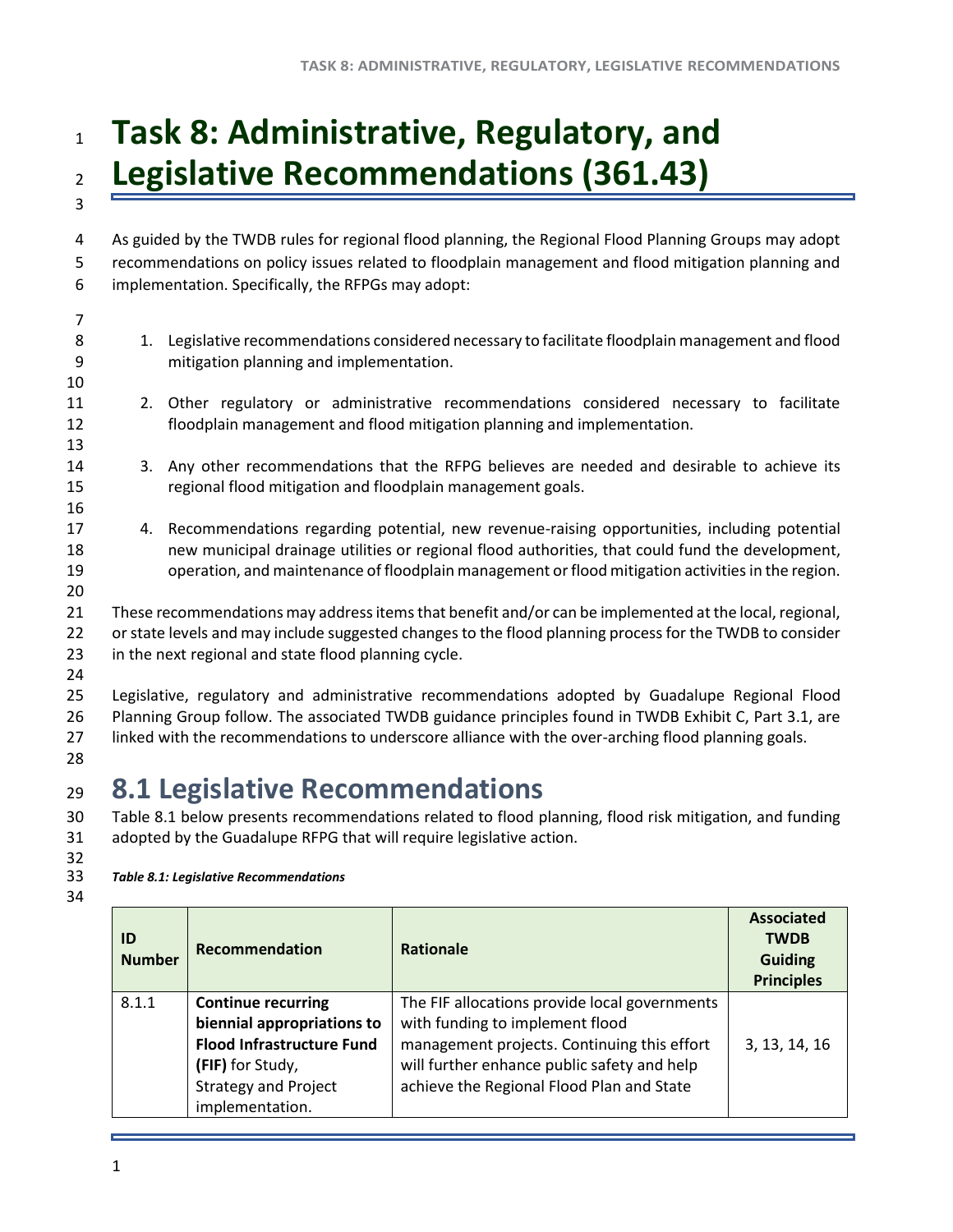| ID<br><b>Number</b> | Recommendation                                                                                                                                                                      | <b>Rationale</b>                                                                                                                                                                                                                                                                                                                                                                                                                                                                                                                                                                                                                                             | <b>Associated</b><br><b>TWDB</b><br><b>Guiding</b> |
|---------------------|-------------------------------------------------------------------------------------------------------------------------------------------------------------------------------------|--------------------------------------------------------------------------------------------------------------------------------------------------------------------------------------------------------------------------------------------------------------------------------------------------------------------------------------------------------------------------------------------------------------------------------------------------------------------------------------------------------------------------------------------------------------------------------------------------------------------------------------------------------------|----------------------------------------------------|
|                     |                                                                                                                                                                                     |                                                                                                                                                                                                                                                                                                                                                                                                                                                                                                                                                                                                                                                              | <b>Principles</b>                                  |
|                     |                                                                                                                                                                                     | Flood Plan goals of reducing the risk and<br>impact to life and property.                                                                                                                                                                                                                                                                                                                                                                                                                                                                                                                                                                                    |                                                    |
| 8.1.2               | <b>Allow counties the</b><br>opportunity to establish<br>drainage utilities and to<br>collect drainage utility fees<br>in unincorporated areas.                                     | Municipalities in Texas have the statutory<br>authority to establish drainage utilities to<br>fund planning, design, and project<br>implementation along with operations and<br>maintenance of the stormwater system.<br>Counties have floodplain management<br>responsibilities but do not have the authority<br>to establish drainage utilities which limits<br>their ability to fund flood management and<br>mitigation activities. Counties could use this<br>authority to enhance their role in floodplain<br>management as much of the ongoing<br>development in Texas takes place outside of<br>city limits.                                          | 20, 32                                             |
| 8.1.3               | <b>Remove barriers that limit</b><br>jurisdictions from working<br>together to provide<br>regional flood mitigation<br>solutions and consistent<br>development<br>management rules. | Flooding occurs within watersheds that may<br>span multiple jurisdictions and require<br>cooperation and coordination with other<br>local governments, regional entities, and<br>state agencies to enhance flood mitigation<br>and floodplain management (preventing the<br>creation of additional flood risk in the future).<br>The TWDB should incentivize and encourage<br>watershed management planning and project<br>implementation to enhance flood safety and<br>manage costs. One way to do this is to add<br>points to the TWDB, GLO, and other agency<br>project evaluation processes. Another is the<br>creation of regional drainage districts. | 29, 33                                             |
| 8.1.4               | <b>Develop and allocate</b><br><b>State funding to assist</b><br>privately-owned dam<br>owners with the costs<br>associated with repair and<br>maintenance of dams                  | There are thousands of dams in Texas, many<br>are not regulated by the dam safety program.<br>With Atlas 14 signaling larger rainfall events<br>since dam completion, developing a<br>prioritization system and providing funding<br>for dam repairs is important in protecting<br>downstream life and property.                                                                                                                                                                                                                                                                                                                                             | 14, 16, 22                                         |
| 8.1.5               | Develop and allocate a<br>program to fund flood<br>early warning systems on                                                                                                         | Flood early warning systems can play an<br>important role in notifying residents and<br>business owners of impending flooding and                                                                                                                                                                                                                                                                                                                                                                                                                                                                                                                            | 14, 16, 22                                         |

ä,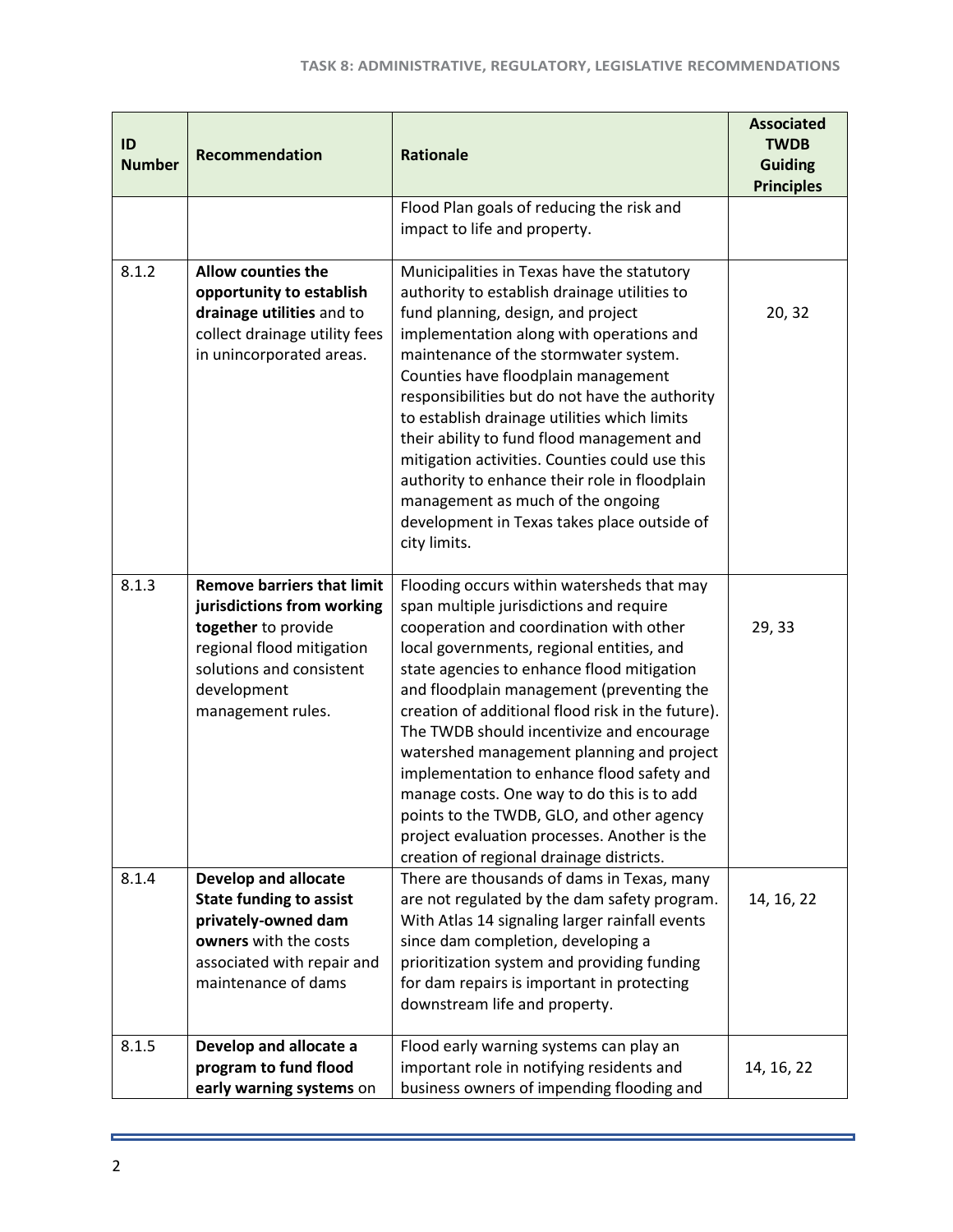| ID<br><b>Number</b> | Recommendation                                                                                                                                                                      | <b>Rationale</b>                                                                                                                                                                                                                                                                                                                                                                                                                                                                                                                                                                                                                                                                                                                                         | <b>Associated</b><br><b>TWDB</b><br><b>Guiding</b><br><b>Principles</b> |
|---------------------|-------------------------------------------------------------------------------------------------------------------------------------------------------------------------------------|----------------------------------------------------------------------------------------------------------------------------------------------------------------------------------------------------------------------------------------------------------------------------------------------------------------------------------------------------------------------------------------------------------------------------------------------------------------------------------------------------------------------------------------------------------------------------------------------------------------------------------------------------------------------------------------------------------------------------------------------------------|-------------------------------------------------------------------------|
|                     | a regional basis (especially<br>in rural areas)                                                                                                                                     | the need for evacuation and/or implementing<br>floodproofing measures. Providing funding<br>for flood early warning systems serves an<br>important public safety function and can be<br>coordinated across a watershed with multiple<br>local governments to support<br>recommendation 8.1.3 above.                                                                                                                                                                                                                                                                                                                                                                                                                                                      |                                                                         |
| 8.1.6               | Provide funding for "buy<br>out" programs to convert<br>flood prone<br>neighborhoods into green<br>space and parkland as an<br>alternative to large-scale<br>construction projects. | Repetitive loss neighborhoods are often<br>located in low lying areas that are difficult to<br>remove from the floodplain (high water<br>areas). Providing funding to buy-out<br>neighborhoods can eliminate the flood risk to<br>residents and result in the creation of green<br>space and parkland for the larger community<br>to enjoy. By avoiding project implementation<br>within the waterway, habitat and ecological<br>systems can be preserved. At the same time,<br>there is not the need for long-term project<br>operations and maintenance requirements                                                                                                                                                                                   | 14, 16, 17, 23,<br>39                                                   |
| 8.1.7               | Limit breakaway<br>structures being built or<br>placed within the<br>floodplain by providing<br>counties the authority to<br>prevent these activities                               | The implementation of docks, piers, and<br>other in waterway obstruction poses a risk to<br>adjacent and downstream residents as they<br>can impede flows, retain debris, and increase<br>flood elevations. When they are washed<br>away, pose safety and floodplain issues to<br>these residents.                                                                                                                                                                                                                                                                                                                                                                                                                                                       | 14, 16, 27                                                              |
| 8.1.8               | Provide funding to<br>improve safety at low<br>water crossings through<br>structural improvements<br>and/or flood warning<br>systems                                                | There are an estimated 815 low-water<br>roadway crossings (LWC) within Region 11.<br>Low water crossings are defined as<br>experiencing swift water flow conditions, not<br>standing water from poorly functioning storm<br>drain systems. Many of the LWCs experience<br>frequent flooding but may have minor flood<br>risk, in terms of public safety due to low<br>traffic levels. The funding should prioritize<br>low water crossing improvements based on<br>traffic counts, type of roadway, existing level<br>of risk (storm event) and the potential to use<br>signage, reverse 911 notifications, and/or<br>gates to minimize structural improvements to<br>stretch financial resources. This program<br>could be implemented by TXDOT, TXDEM, | 14, 16, 22                                                              |

ä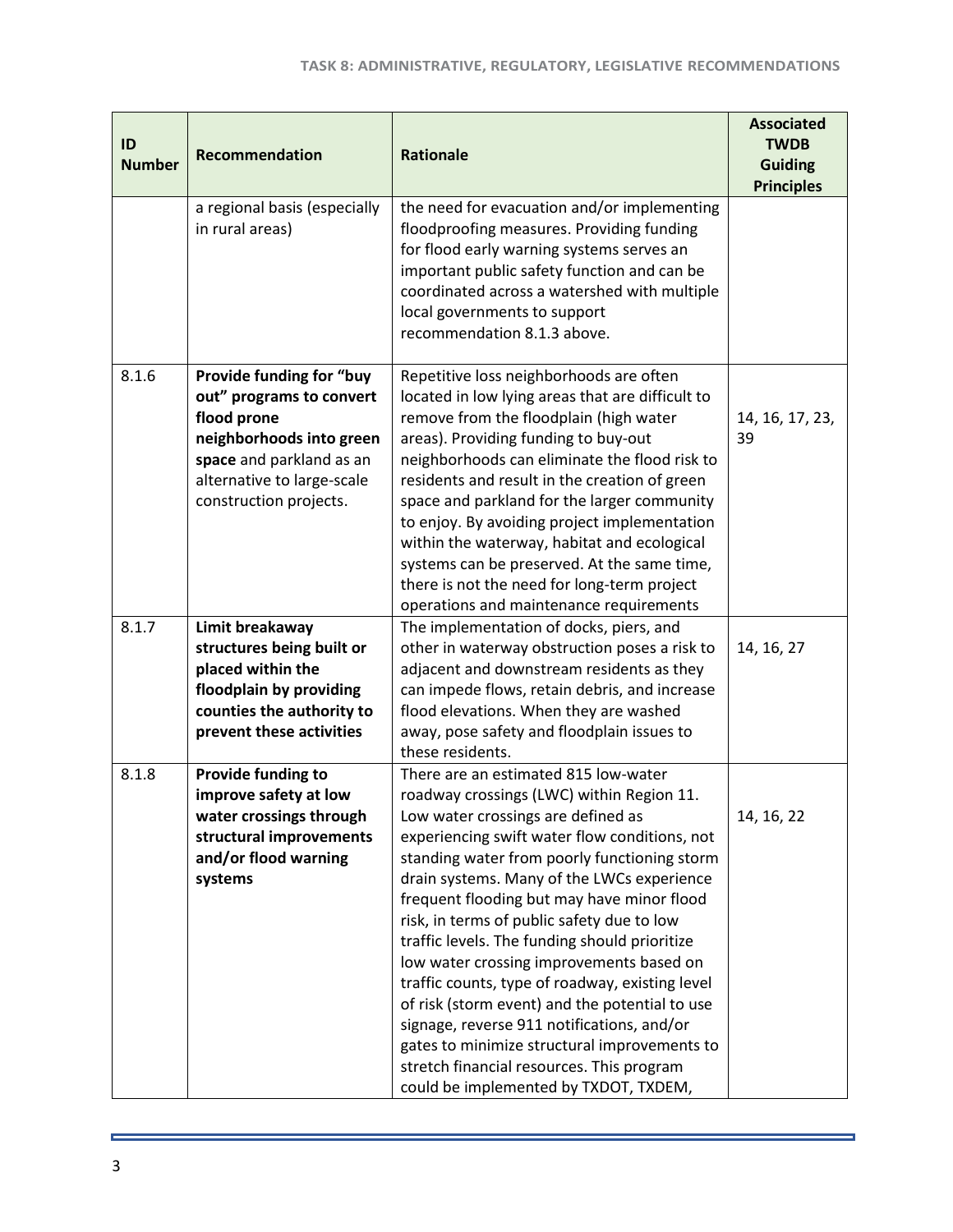| ID<br><b>Number</b> | <b>Recommendation</b>                            | <b>Rationale</b>                                                                                     | <b>Associated</b><br><b>TWDB</b><br><b>Guiding</b><br><b>Principles</b> |
|---------------------|--------------------------------------------------|------------------------------------------------------------------------------------------------------|-------------------------------------------------------------------------|
|                     |                                                  | and/or TWDB singly or in collaboration with<br>one another.<br>This recommendation aligns with goals |                                                                         |
|                     |                                                  | recommendation in Chapter 3.                                                                         |                                                                         |
| 8.1.9               | Provide counties with the                        | Recreational vehicles, equipment, tents,                                                             |                                                                         |
|                     | authority to require<br>commercial outfitters to | trailers, concession stands in the floodplain                                                        | 14, 16, 28                                                              |
|                     | safely store recreational                        | can impede flows and increase floodplain<br>elevations. During flooding, these items can             |                                                                         |
|                     | equipment outside of the                         | be swept downstream and pose safety and                                                              |                                                                         |
|                     | floodplain                                       | floodplain issues to residents.                                                                      |                                                                         |
| 8.1.10              | Provide funding to                               | Acquiring known flood prone areas can                                                                |                                                                         |
|                     | increase the number of                           | preserve natural storage to maintain existing                                                        | 7, 10, 24, 27,                                                          |
|                     | conservation easements                           | floodplain conditions and can prevent                                                                | 36, 39                                                                  |
|                     | for riparian areas and land                      | development from being construction in the                                                           |                                                                         |
|                     | in the 100-year                                  | floodplain.                                                                                          |                                                                         |
|                     | floodplains.                                     |                                                                                                      |                                                                         |

1 3

7

9

# <span id="page-4-0"></span><sup>2</sup> **8.2 Administrative Recommendations**

4 Other flood-related policy issues will not require legislative action but could be addressed through 5 administrative actions existing authority and implemented with existing and/or increased state agency 6 resources. Table 8.2 presents administrative recommendations adopted by the Guadalupe RFPG.

#### <span id="page-4-1"></span>8 *Table 8.2: Administrative Recommendations*

| ID<br><b>Number</b> | <b>Recommendation</b>                                                                                                                                | <b>Rationale</b>                                                                                                                                                                                                                                                                                                                                                                                                                                                   | <b>Associated</b><br><b>TWDB Guiding</b><br><b>Principles</b> |
|---------------------|------------------------------------------------------------------------------------------------------------------------------------------------------|--------------------------------------------------------------------------------------------------------------------------------------------------------------------------------------------------------------------------------------------------------------------------------------------------------------------------------------------------------------------------------------------------------------------------------------------------------------------|---------------------------------------------------------------|
| 8.2.1               | Develop model<br>ordinances for general<br>law cities (e.g., building<br>codes, Low Impact<br>Design/Development,<br>Green Infrastructure,<br>other) | TWDB, FEMA, state agencies, and other<br>organizations (TMFA) support professional<br>education, training, and technical assistance<br>programs. Programs can be crafted to include<br>model ordinances that illustrate the value of<br>enhanced standards, criteria, and regulations<br>(stormwater detention, buffer zones, etc.) to<br>minimize development in the floodplain and<br>protect existing downstream property<br>owners from unmanaged development. | 6, 7, 8, 20                                                   |

4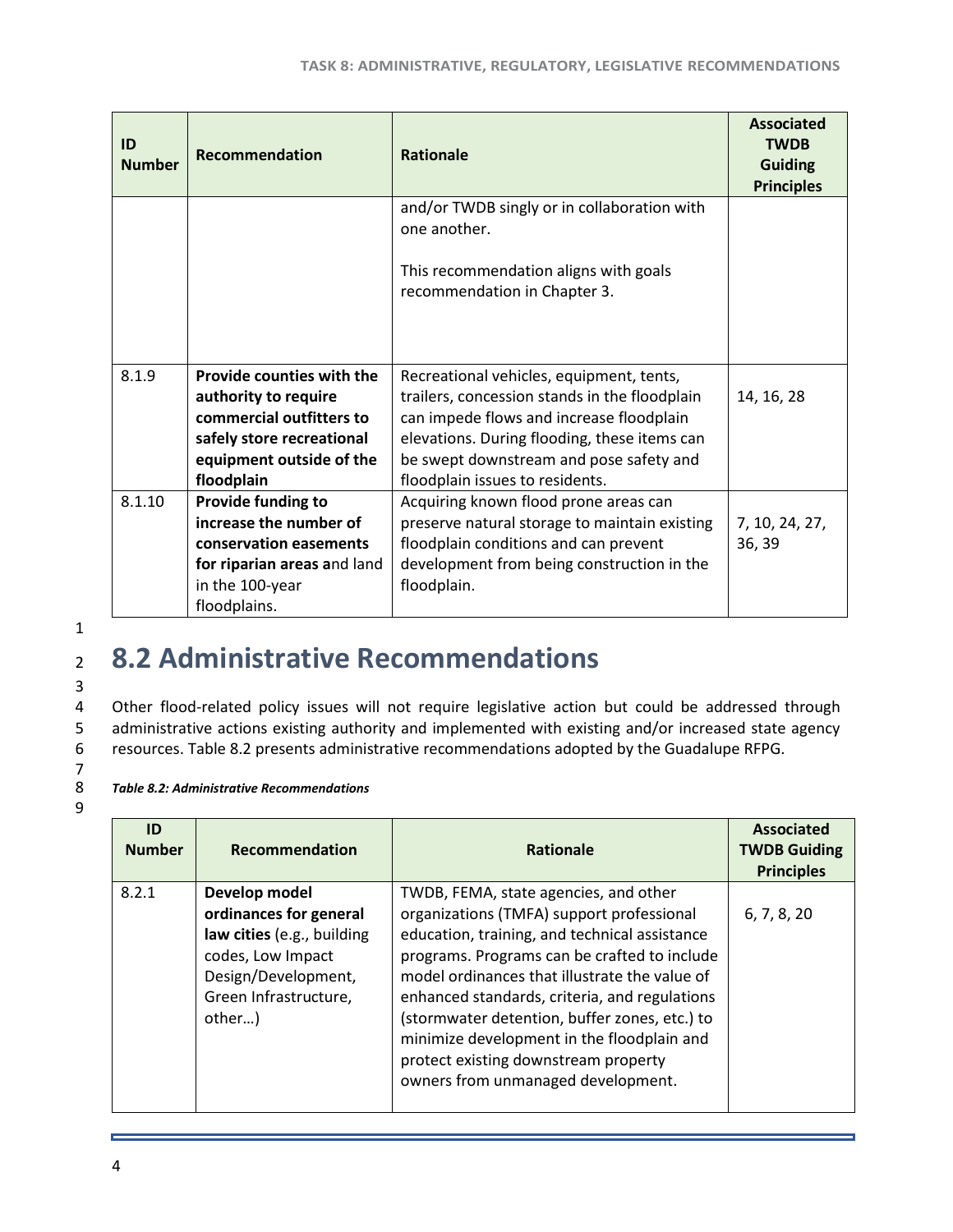| ID<br><b>Number</b> | Recommendation                                                                                                                                                                                                | <b>Rationale</b>                                                                                                                                                                                                                                                                                                                                                                                                                                                                                                                                                                                                            | <b>Associated</b><br><b>TWDB Guiding</b><br><b>Principles</b> |
|---------------------|---------------------------------------------------------------------------------------------------------------------------------------------------------------------------------------------------------------|-----------------------------------------------------------------------------------------------------------------------------------------------------------------------------------------------------------------------------------------------------------------------------------------------------------------------------------------------------------------------------------------------------------------------------------------------------------------------------------------------------------------------------------------------------------------------------------------------------------------------------|---------------------------------------------------------------|
| 8.2.2               | Provide funds/support<br>for ongoing<br>education/training<br>regarding floodplain<br>management                                                                                                              | TWDB, FEMA, TFMA, and other organizations<br>provide professional education, training, and<br>technical assistance programs.<br>The audience for these programs is typically<br>local officials, elected and professional, that<br>may not be experienced in floodplain<br>managed practices. This training and support<br>can assist local governments in implementing<br>higher standards for existing and new<br>development. Education and outreach<br>information can also be shared with the<br>community to underscore the importance of<br>avoiding/not driving through low water<br>crossings during flood events. | 6, 7, 10, 17, 27,<br>36, 39                                   |
| 8.2.3               | <b>Modify the selection</b><br>process for flood<br>projects that benefit<br>agricultural activities so<br>that project selection is<br>not scored or awarded<br>based on a traditional<br>benefit-cost ratio | Applied benefit-cost analysis methods<br>incentivize the protection of high-value public<br>and private assets usually found in urbanized<br>areas. The project funding/scoring systems<br>should be modified to include agricultural<br>assets and benefits in the selection formula<br>to be able to better compete with urban<br>projects.                                                                                                                                                                                                                                                                               | 16, 17, 24, 27                                                |
| 8.2.4               | Provide funding and/or<br>technical assistance to<br>develop updated<br>floodplain maps                                                                                                                       | There are many local governments in Region<br>11 that lack floodplain maps or are using<br>outdated maps. Accurate floodplain models<br>and maps are necessary to manage existing<br>and new development to minimize flood risk.<br>The State should continue the BLE program<br>and provide funding/support to local<br>governments to allow them to update their<br>maps to FEMA standards. At the same time,<br>the State should encourage the delineation of<br>anticipated future development floodplain<br>maps.                                                                                                      | 4, 7                                                          |
| 8.2.5               | Develop a statewide<br>database and tracking<br>system to document<br>flood-related fatalities<br>that is publicly available                                                                                  | The development of a database will identify<br>dangerous areas and low water crossings that<br>can be prioritized for future projects. This can<br>be incorporated into project scoring systems<br>in pursuit of FIF and other funds.                                                                                                                                                                                                                                                                                                                                                                                       | 1, 13                                                         |

ä,

 $\equiv$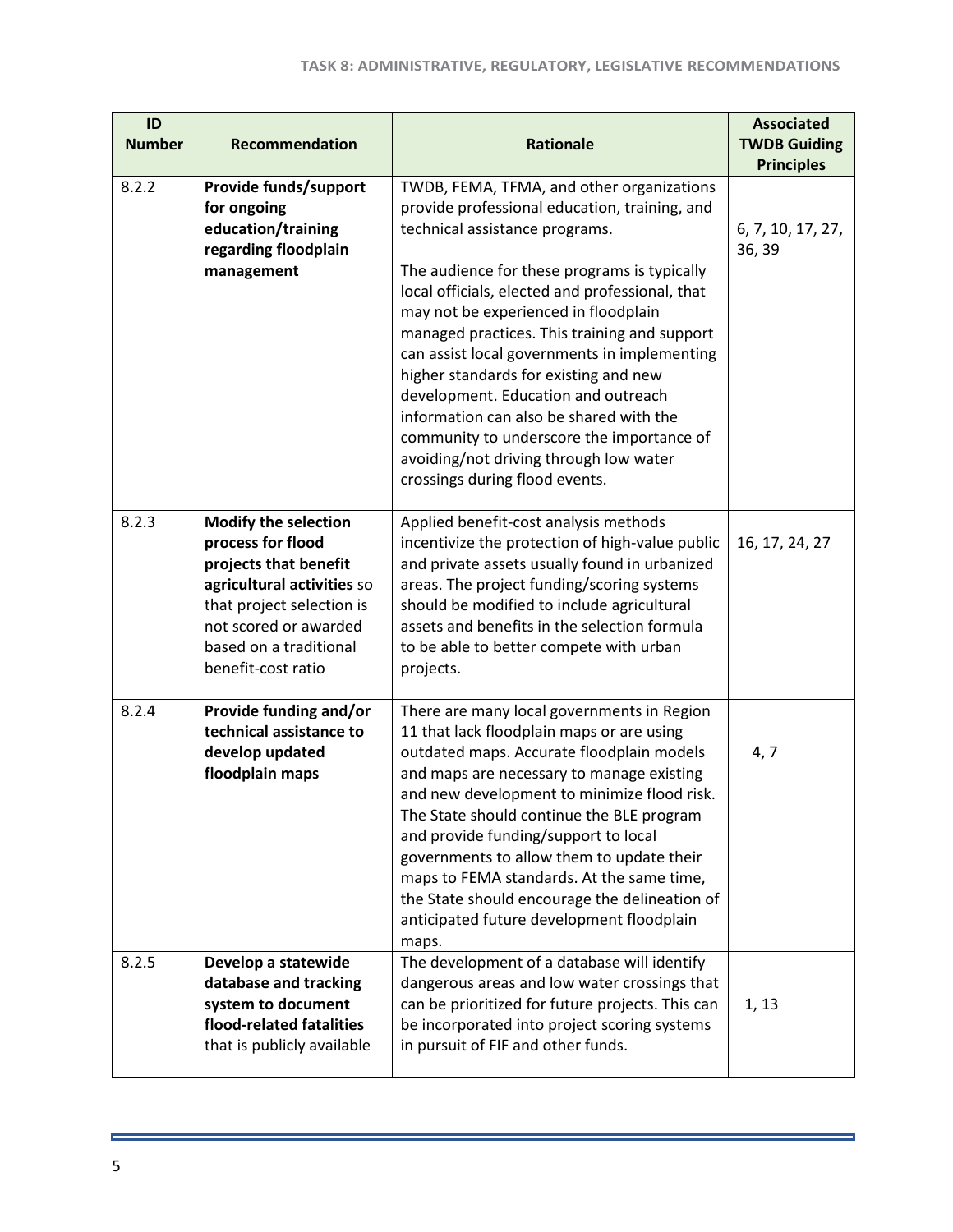| ID<br><b>Number</b> | <b>Recommendation</b>                                                                                                                                                                                                                                                                               | <b>Rationale</b>                                                                                                                                                                                                                                                                                                                                                                                                                                                                                                                                                                                                                                                  | <b>Associated</b><br><b>TWDB Guiding</b><br><b>Principles</b> |
|---------------------|-----------------------------------------------------------------------------------------------------------------------------------------------------------------------------------------------------------------------------------------------------------------------------------------------------|-------------------------------------------------------------------------------------------------------------------------------------------------------------------------------------------------------------------------------------------------------------------------------------------------------------------------------------------------------------------------------------------------------------------------------------------------------------------------------------------------------------------------------------------------------------------------------------------------------------------------------------------------------------------|---------------------------------------------------------------|
| 8.2.6               | Increase stream<br>monitoring at high-risk<br>flood prone areas.                                                                                                                                                                                                                                    | Flood early warning systems are effective<br>tools to warn residents of approaching high<br>water using social media, radio, and reverse<br>911 notifications. The TWDB could<br>implement programs in at-risk regions and/or<br>enhance/expand current systems to provide<br>a broader range of coverage.                                                                                                                                                                                                                                                                                                                                                        | 14, 16, 22                                                    |
| 8.2.7               | <b>Provide incentives to</b><br>local governments to<br>participate in the FEMA<br><b>Community Rating</b><br>System (CRS) program.                                                                                                                                                                 | The CRS can be an effective program to<br>implement flood management and mitigation<br>measures in a community while reducing<br>flood insurance premiums. However, there is<br>a cost to local government to implement and<br>operate a CRS system, often, requiring staff.<br>The State could provide funding or other<br>incentives (higher priority FIF project ranking,<br>etc.) to help local governments establish<br>programs.                                                                                                                                                                                                                            | 6, 7, 17, 23, 24                                              |
| 8.2.8               | <b>TWDB should provide</b><br><b>Green Infrastructure</b><br>training to agencies,<br>local governments,<br>engineers, planners                                                                                                                                                                     | The TWDB can host workshops to inform<br>local governments, engineers, and elected<br>officials of the potential value of flood<br>mitigation through green infrastructure<br>including social, economic, and<br>environmental benefits. There could be<br>different training levels to move from<br>informational to design and operations and<br>maintenance guidance for engineers. By<br>implementing green infrastructure, ecological<br>and habitat benefits are accrued while<br>avoiding increasing flooding on downstream<br>landowners that can occur from typical<br>conventional projects (culverts, concrete<br>channels, storm drain systems, etc.) | 17, 18, 24, 36,<br>37, 39                                     |
| 8.2.9               | <b>TWDB Flood</b><br><b>Infrastructure Fund (FIF)</b><br>project selection process<br>should include a green<br>infrastructure scoring<br>component to prioritize<br>these types of projects.<br>TWDB should continue to<br>consider social<br>vulnerability (SVI) and<br>other measures of social, | In the first round of funding from the Flood<br>Infrastructure Fund, TWDB requested<br>information about social vulnerability and the<br>socioeconomic attributes of the populations<br>of areas for which funding is being sought.<br>There is an opportunity to include social,<br>environmental, and sustainability factors in<br>the project selection process. The TWDB<br>should develop project scoring formulas that<br>incentivize green infrastructure solutions so<br>that communities can receive multiple                                                                                                                                            | 12, 17, 27, 28                                                |

ä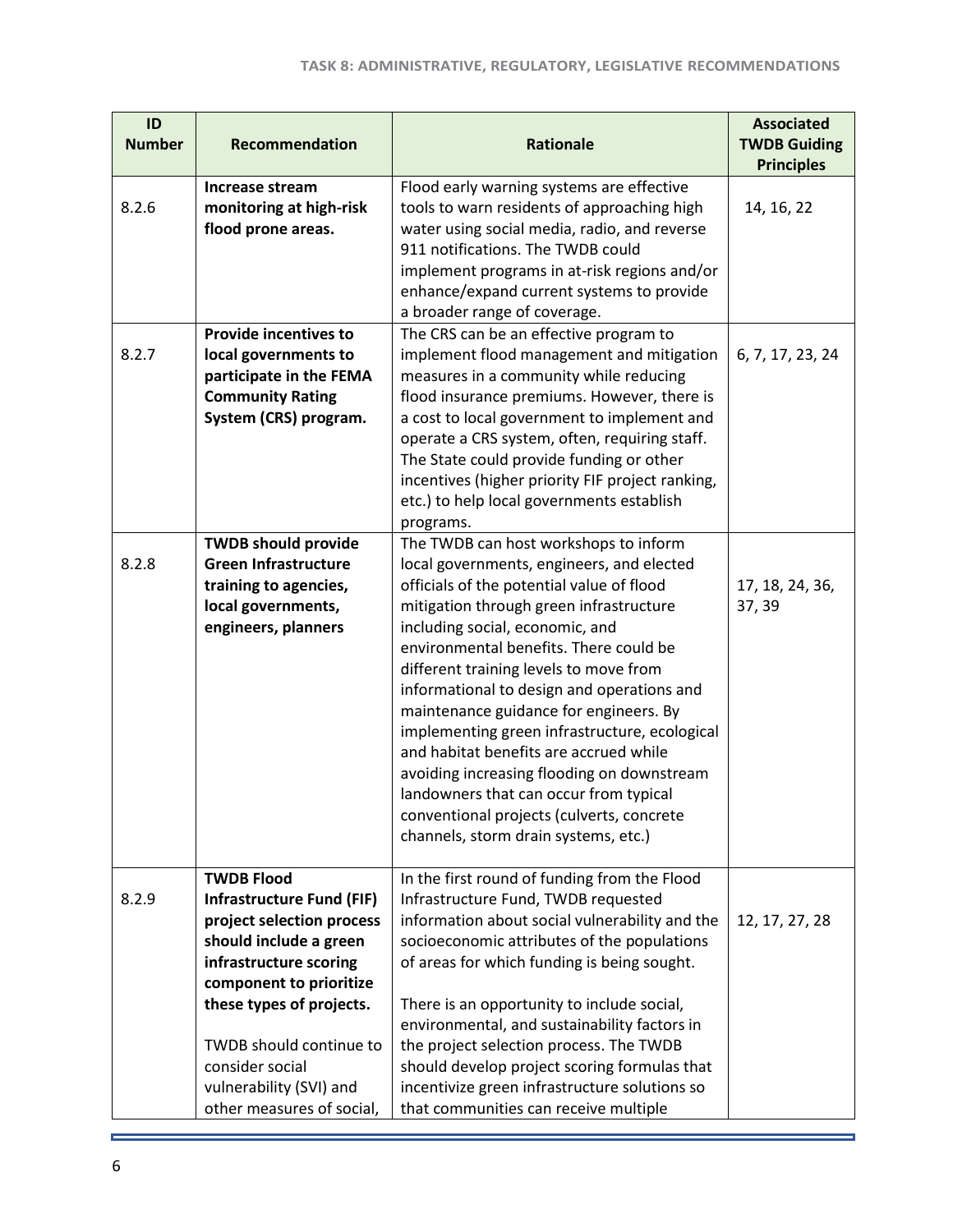| ID<br><b>Number</b> | Recommendation                                                                                                                                                                                                                                                                                         | <b>Rationale</b>                                                                                                                                                                                                                    | <b>Associated</b><br><b>TWDB Guiding</b><br><b>Principles</b> |
|---------------------|--------------------------------------------------------------------------------------------------------------------------------------------------------------------------------------------------------------------------------------------------------------------------------------------------------|-------------------------------------------------------------------------------------------------------------------------------------------------------------------------------------------------------------------------------------|---------------------------------------------------------------|
|                     | environmental resilience<br>and sustainability. This<br>should include modifying<br>the benefit-cost<br>methodology rather than<br>relying solely on<br>traditional measures of<br>benefit (e.g., avoidance<br>of flood losses to<br>property, value of<br>infrastructure to be<br>constructed, etc.). | benefits from a project, not just a one-<br>dimensional flood mitigation improvement.                                                                                                                                               |                                                               |
| 8.2.10              | <b>TWDB and Tx Parks and</b><br>Wildlife collaborate to<br>restrict mechanical<br>management activities<br>within the floodway                                                                                                                                                                         | Mechanical removal of vegetation and trees<br>can create a riparian zone susceptible to<br>erosion. Native vegetation can slow<br>floodwaters and increase floodplain storage<br>thus helping to manage downstream flood<br>levels. | 15, 16, 20                                                    |

9

# <span id="page-7-0"></span><sup>3</sup> **8.3 Regulatory Recommendations**

5 Other flood-related policy issues may need to be addressed through regulatory actions adopted by the<br>6 State. Table 8.3 presents regulatory recommendations adopted by the Guadalupe RFPG. 6 State. Table 8.3 presents regulatory recommendations adopted by the Guadalupe RFPG.

#### <span id="page-7-1"></span>8 *Table 8.3: Regulatory Recommendations*

| ID<br><b>Number</b> | Recommendation                                                                                                                                                            | <b>Rationale</b>                                                                                                                                                                                                                                                    | <b>Associated</b><br><b>TWDB Guiding</b><br><b>Principles</b> |
|---------------------|---------------------------------------------------------------------------------------------------------------------------------------------------------------------------|---------------------------------------------------------------------------------------------------------------------------------------------------------------------------------------------------------------------------------------------------------------------|---------------------------------------------------------------|
| 8.3.1               | <b>Expand municipal and</b><br>county authority to<br>regulate land use and<br>development in<br>floodplains and address<br>legal concerns regarding<br>potential takings | Jurisdictions should be allowed to regulate<br>development in a responsible manner that<br>reduces future flood risk exposure without<br>the fear of unreasonable or punitive legal<br>action by property owners.                                                   | 6, 7, 20                                                      |
| 8.3.2               | <b>Expand city and county</b><br>authority to ensure<br>that new development<br>does not increase<br>downstream flooding                                                  | Jurisdictions should be allowed to regulate<br>development in a responsible manner that<br>reduces future flood risk exposure including<br>the requirement of new development to<br>manage their stormwater runoff to pre-<br>development levels so that downstream | 6, 7, 20                                                      |

7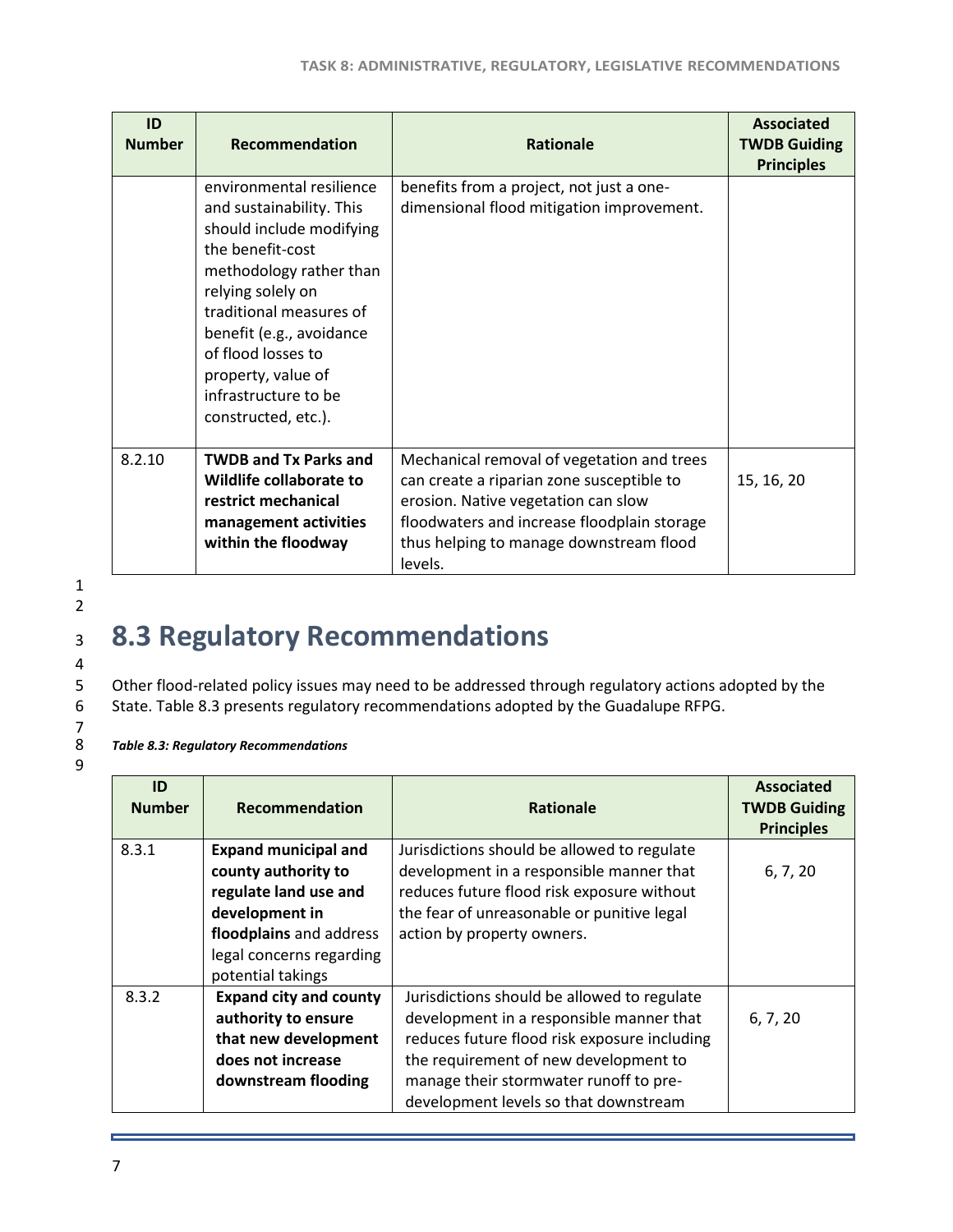| ID<br><b>Number</b> | Recommendation                                                                                                                                                                                                                                                                                                                                                                                                                                                          | <b>Rationale</b>                                                                                                                                                                                                                                                                                                                                                                                                                                                                                                                                                                                                                    | <b>Associated</b><br><b>TWDB Guiding</b> |
|---------------------|-------------------------------------------------------------------------------------------------------------------------------------------------------------------------------------------------------------------------------------------------------------------------------------------------------------------------------------------------------------------------------------------------------------------------------------------------------------------------|-------------------------------------------------------------------------------------------------------------------------------------------------------------------------------------------------------------------------------------------------------------------------------------------------------------------------------------------------------------------------------------------------------------------------------------------------------------------------------------------------------------------------------------------------------------------------------------------------------------------------------------|------------------------------------------|
|                     |                                                                                                                                                                                                                                                                                                                                                                                                                                                                         | residents are not adversely affected by<br>higher flood elevations and accelerated                                                                                                                                                                                                                                                                                                                                                                                                                                                                                                                                                  | <b>Principles</b>                        |
|                     |                                                                                                                                                                                                                                                                                                                                                                                                                                                                         | riparian zone property loss                                                                                                                                                                                                                                                                                                                                                                                                                                                                                                                                                                                                         |                                          |
| 8.3.3               | <b>State adoption of</b><br>higher flood standards,<br>for example, establish a<br>minimum floor<br>elevation two feet<br>above the base flood<br>elevation to account for<br>potential changes in<br>future rainfall depths<br>and flood elevations.<br><b>Enact legislation</b><br>updating the state<br>building code to a more<br>recent edition (e.g., the<br>2018 edition of the<br><b>International Building</b><br>Code and International<br>Residential Code). | Establishing higher standards such as<br>freeboard, development outside the<br>floodplain, etc. helps prevent an increase in<br>flood problems and provides public safety<br>benefits. Without a current mandatory state<br>building code, local entities in Texas do not<br>qualify for some federal funding programs<br>such as FEMA's Building Resilient<br>Infrastructure and Communities (BRIC)<br>Grant. Statewide standards will lead to<br>consistent development standards so that<br>new development/commercial/industrial<br>projects cannot seek communities with<br>fewer restrictions to implement their<br>projects. | 2, 5, 8, 13, 14                          |
| 8.3.4               | <b>TxDOT design criteria</b><br>should require that all<br>roadways to be above<br>the 100-year flood<br>level                                                                                                                                                                                                                                                                                                                                                          | TXDOT should take a leadership role in flood<br>management to strive to meet this standard<br>for public safety and risk reduction. It is<br>recognized it may not be feasible in all cases,<br>however, TXDOT can initiate a policy with<br>this goal that could trickle down to counties<br>and local governments to encourage them to<br>do the same.                                                                                                                                                                                                                                                                            | 10, 14, 16, 26                           |
| 8.3.5               | <b>TxDOT design criteria</b><br>should include<br>stormwater detention<br>requirements to not<br>increase downstream<br>flooding from new<br>highway projects                                                                                                                                                                                                                                                                                                           | TXDOT should take a leadership role in flood<br>management/stormwater detention to strive<br>to meet this standard for public safety and<br>risk reduction. It is recognized it may not be<br>feasible in all cases, however, TXDOT can<br>initiate a policy with this goal that could<br>trickle down to counties and local<br>governments to encourage them to do the<br>same                                                                                                                                                                                                                                                     | 10, 14, 16, 26                           |
| 8.3.6               | <b>Statewide detention</b><br>and/or verification of<br>no downstream impact<br>from new development                                                                                                                                                                                                                                                                                                                                                                    | Prevent downstream landowners from<br>experiencing more frequent and severe<br>flooding from upstream development to<br>protect their property from excessive                                                                                                                                                                                                                                                                                                                                                                                                                                                                       | 10, 16, 20, 28,<br>29, 39                |

ä